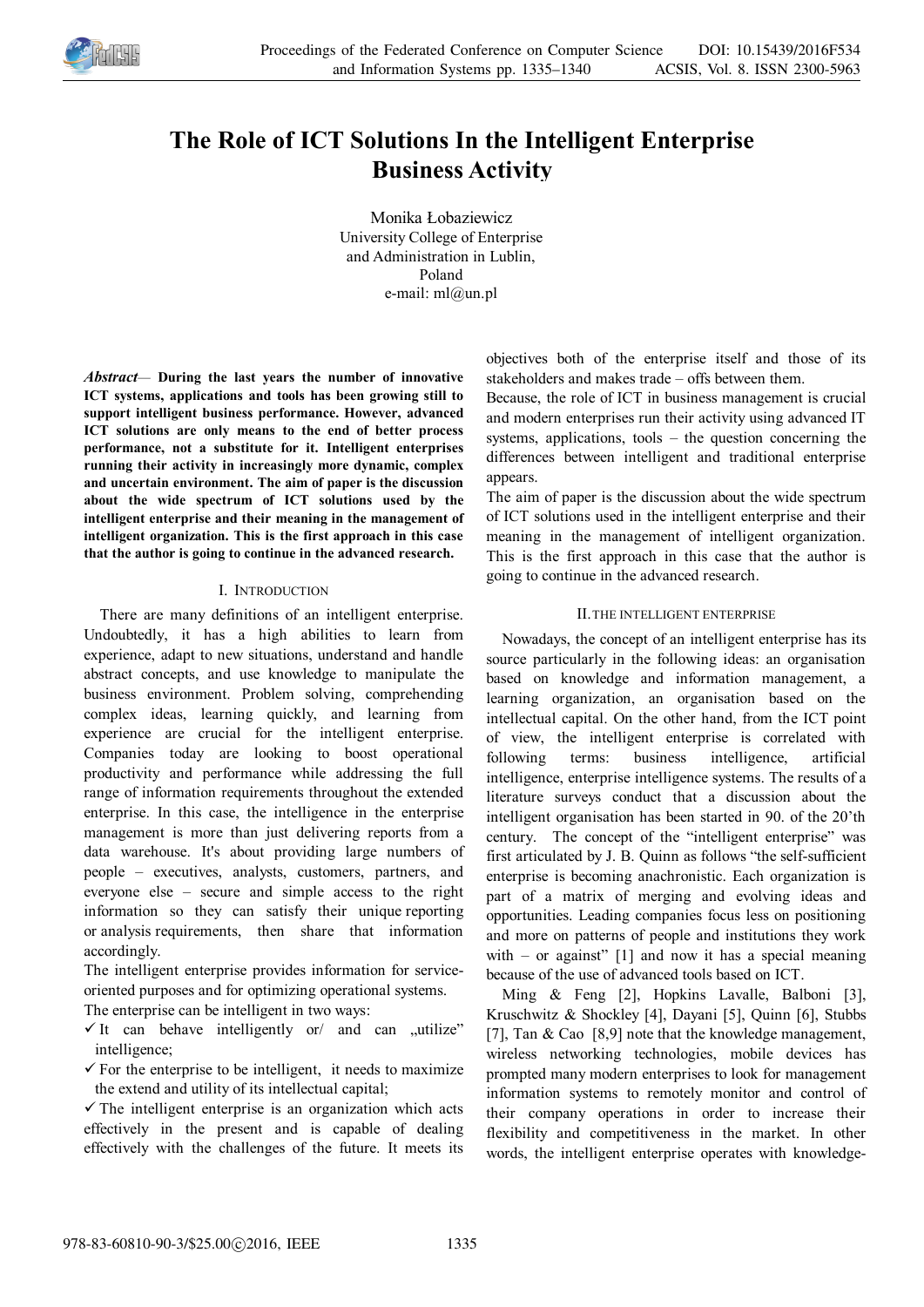based technologies, especially on-line systems for remote work and activities improving the effectiveness of business processes and has important role in creating competitive advantage.

Szczerbicki [10] notices that a modern intelligent enterprise is able to convert intellectual resources using ICT solutions to the end product with a high level of added value.

One should be pointed that now intelligent enterprises use in their business a hybrid approach rather than using a single intelligent system or application to do activities and to make decisions. Modern IT environment includes various interfaces and components completely Web-based and uses XML extensively which can work like shared platform to be accessed by multiple users and decision makers [11]. Enterprises operate on B2B platforms with 'in built' EDI technologies that integrate ERP systems and special applications of business partners, use the workflow, CRM. All of them provide a lot of data and information in the integrated way. Thus, they act like knowledge management systems [12], [13]. Nowadays the main problem for the intelligent enterprise is not be the access to information but the ability to verify it and then to transform it into a useful operational and strategic resource.

Managing of the enterprises that function in uncertain 'information-rich' environment requires greater understanding of the role of information and in systems operation. To gain this understanding, the knowledge is required [14]. In the intelligent enterprise, employees know that ICT tools enable the knowledge sharing, not only fosters collaboration but also facilitates experience and knowledge discovery. Thannhuber emphasizes that IT systems supported by knowledge and intelligence paired together allow to adapt dynamically the enterprise to its environment, provide the framework for making optimal decisions [15]. Moreover, the intelligent enterprise applies automated analytics on data generated by systems and applications to better understand what resources are being used, how well they should be used to support the business processes. The intelligent enterprises create the high ability to measure past performance for the future purposes. ICT solutions deliver knowledge to the right people when and where it is needed, and keep in mind that timeliness is an issue. The issue is that not everybody needs all information, they need just the right information for themselves. In the intelligent enterprise, there is a situation when delivering reports from a data warehouse is an operational action. The intelligence of this organization is about providing large numbers of people – executives, analysts, customers, partners, and everyone else – secure and simple access to the right information so they can satisfy their unique reporting or analysis requirements, then share that information accordingly to the logic of business processes.

According to Dayal [16] the intelligent enterprise is characterized by being able to adapt quickly to changes in its operating environment. It monitors not only its own business processes but its interactions with customers, partners, suppliers and collaborators, as well. The intelligent enterprise understands how the exchange of information among all business participants relates to its business objectives and it acts to control and optimize its operations to meet its business objectives. In this enterprise decisions are made quickly and accurately to modify business processes on the fly, dynamically allocate resources, or change business partners (e.g., suppliers, service providers) and partnerships (e.g., establish new service level agreements).

#### III. BUSINESS MODELS OF THE INTELLIGENT ENTERPRISE

The results of literature surveys conduct that there are very little discussion about business models of the intelligent enterprise. Most of the conceptions are related to business intelligence (BI) or knowledge management(KM) models. There are a few concepts presented as white papers or presentations exposed at IT conferences.

Professor Larry Lucardie from Knowledge Value Institute defines the intelligent enterprise as lean, agile and learning, which a business model is based on the knowledge value (Fig. 1).



Fig. 1 Intelligent enterprise optimizing the knowledge driven organisation

Andrew Coleman from IBM notices that the business model of intelligent enterprise is based on prediction. The intelligent organisation is able to compare what is happening right now with past experience to predict the future so that it can anticipate the changes needed to proactively optimize the business. Therefore, the intelligent enterprise is a market game changer (Fig. 2).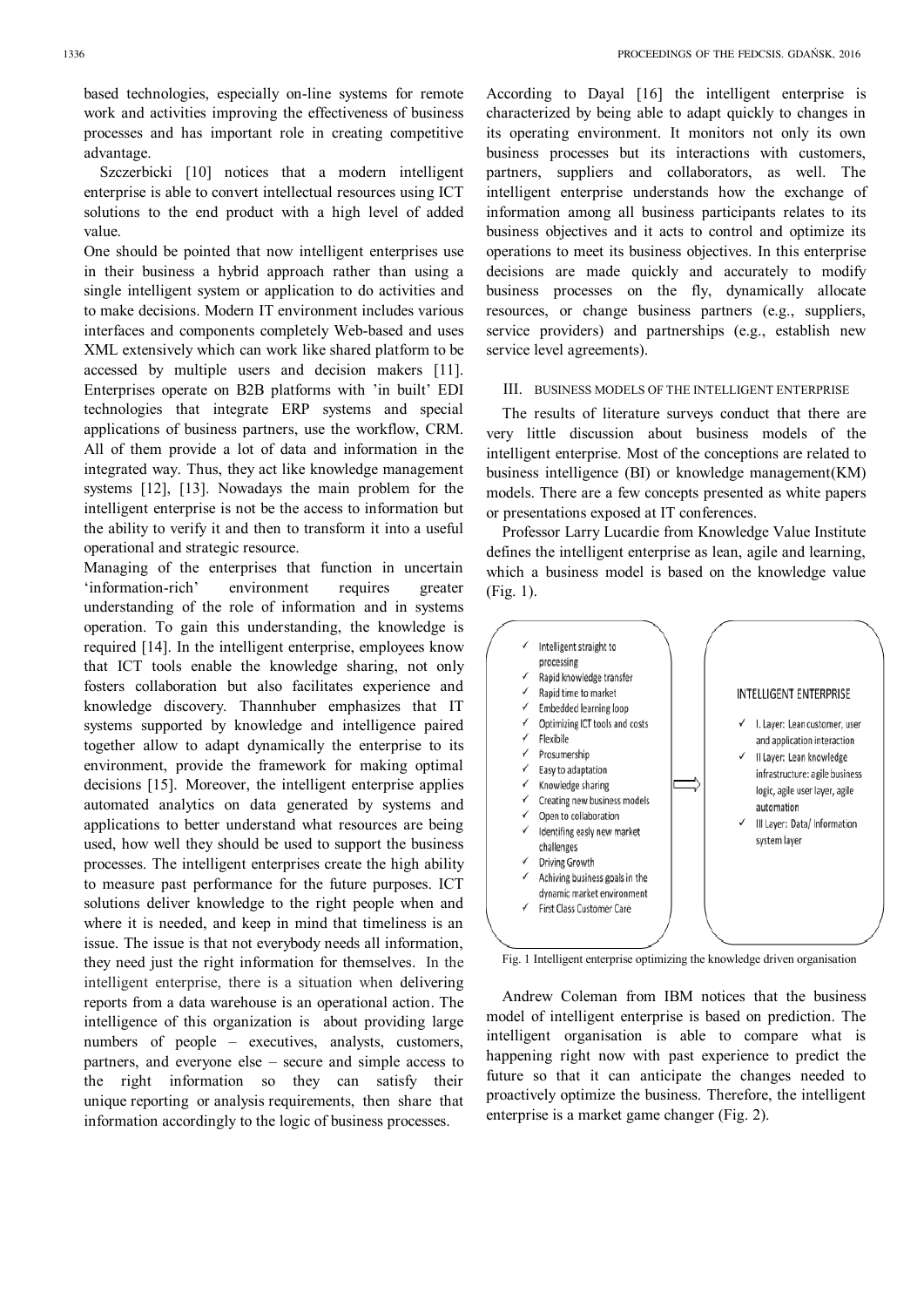

The research conducted by IBM in a group of 225 business leaders worldwide, show that enterprises are operating with bigger blind spots and that they are making important decisions without access to the right information. They recognize that new analytics, coupled with advanced business process management capabilities, signal a major opportunity to close gaps and create new business advantage. Those who have the vision to apply new approaches are building intelligent enterprises and will be ready to outperform their peers [17]. IBM have pointed the essential characteristics that describe an enterprise ready to exploit advanced analytics and optimized performance (Fig. 3).



Intelligent enterprises operate in increasingly complex IT systems what is the result of business processes complexity. Autonomous subsystems are still be interrelated and embedded in larger systems. Intelligent enterprises opposite to traditional organizations are able to integrate their strategy and the knowledge management with IT systems, applications and tools (Fig. 4).



Fig. 4 Integrated intelligent enterprise model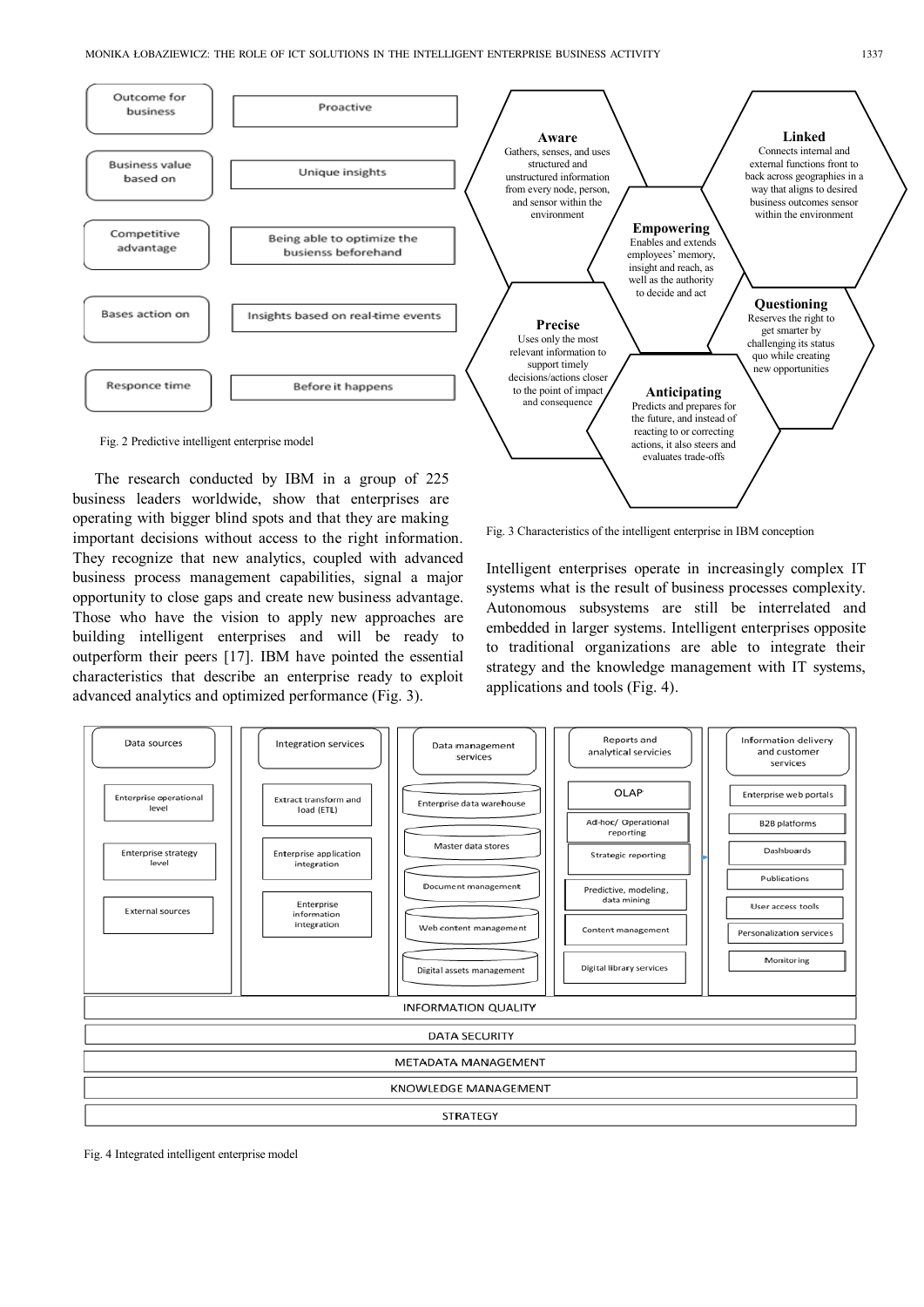Building the business model of the intelligent enterprise provides for a strategy and technology infrastructure that ensures that accurate and timely information is effectively incorporated into the decision making process so that the organizations can exploit this information through process, knowledge and visualization based technologies to manage their business effectively.

## IV. THE RESEARCH OF INTELLIGENT ENTERPRISE

The study show that there is a lack of advanced surveys devoted to the intelligent enterprises.

Up to date, in Poland the only research concerning intelligent enterprises was carried out by Polish Agency for Enterprise Development (PARP) in 2010 on a group of 300 small and medium-sized enterprises (SMEs). One of the purpose of the research was finding an answer to a question what are the characteristics of the intelligent enterprise in Poland and whether they use ICT solutions more effectively than other organisations.

In the research carried out by PARP it was assumed that an intelligent organisation has following features:

- it has a long term strategy of development to achieve goals;
- it has an advanced human resources management (HRM) policy;
- it has a company website and intra network as well as it uses specialised ICT business management tools;
- it uses the knowledge management.

Surveys have shown that 26.5% of SMEs had a long term strategy, 31.6% had the HRM policy, 47% used developed ICT tools and 38% used the knowledge management. In contrast, 63% of big companies had both the strategy and the personnel management policy well developed. Therefore, the bigger organisations meet the criteria of intelligent organisation to a larger extent than SMEs.

In Poland, intelligent organizations do not have a clear innovative profile yet established. Now, when the Operational Programme Intelligent Development 2014- 2020 started, it is known that a type of innovation is not a factor differentiating companies in terms of their willingness to implement solutions typical for intelligent organizations. More often are process innovations (28%), organizational innovations (24%) and product innovations (21%). The tendency to introduce the solutions adequate for intelligent organizations to the business practice increases with the size of company turnover. From the business sector point of view, intelligent organisations have the biggest share among industrial companies (14%), as well as trade and service companies.

The research indicate then a stronger focus on technological development among intelligent organizations, their better adaptation to the challenges of the knowledge based economy, the speed of access to knowledge and the possibility of its use are key competitive factors.

 Intelligent organizations in Poland more often use ICT solutions to support management processes in comparison with other organizations. The most popular are e-workflow, databases and data warehouses management (83%), as well as Intranet (76%). The further are Customer Relationship Management (twice more often than organizations that do not meet criteria for intelligent organizations) and solutions supporting a team working, every fifth - HRM and every sixth - Business Intelligence (three times more often than other organizations).

The last problem concerning ICT solutions that support the management of intelligent organizations is their effectiveness assessment. The few critical comments were focused on low efficiency of databases and data warehouses. Very positively were evaluated Supply Chain Management (78%) and Customer Relationship Management (70%). As far as the effectiveness of various ICT tools by intelligent organizations is concerned, it is worth to emphasize that generally ICT tools are assessed as less effective by small businesses than by middle sized and large. This is due to the specific nature of these tools, which do not necessarily have to be effective in organizations with a low developed organizational structure and not very complicated business processes [18].

In 2010 MIT Sloan Management Review and the IBM Institute for Business Value conducted a research among nearly 3,000 executives, managers and analysts working across more than 30 industries and involved intelligent organizations of various sizes in more than 100 countries. There were also interviewed academic experts and subject matter experts from a number of industries and disciplines to understand the practical issues facing intelligent organizations [19].

As a result, there are following results:

- Intelligent enterprise is focused on the highest value uses each business opportunity, starting with questions, not data opposite to traditional organizations. It should first define the insights and questions needed to meet the big business objective and then identify data needed for targets. They can target specific subject areas, and use readily available data in the initial analytic models;
- Intelligent enterprise drives actions and delivers value. This means that new methods and tools to embed information into business processes, ICT analytics solutions, optimization, workflows and simulations are making insights more understandable and actionable;
- Intelligent enterprise develops existing capabilities adding new ones. To do this, they use sophisticated modelling and visualization tools based on ICT, but that does not mean that spreadsheets and charts should go away. On the contrary, new tools should supplement earlier ones, or continue to be used side by side, as needed;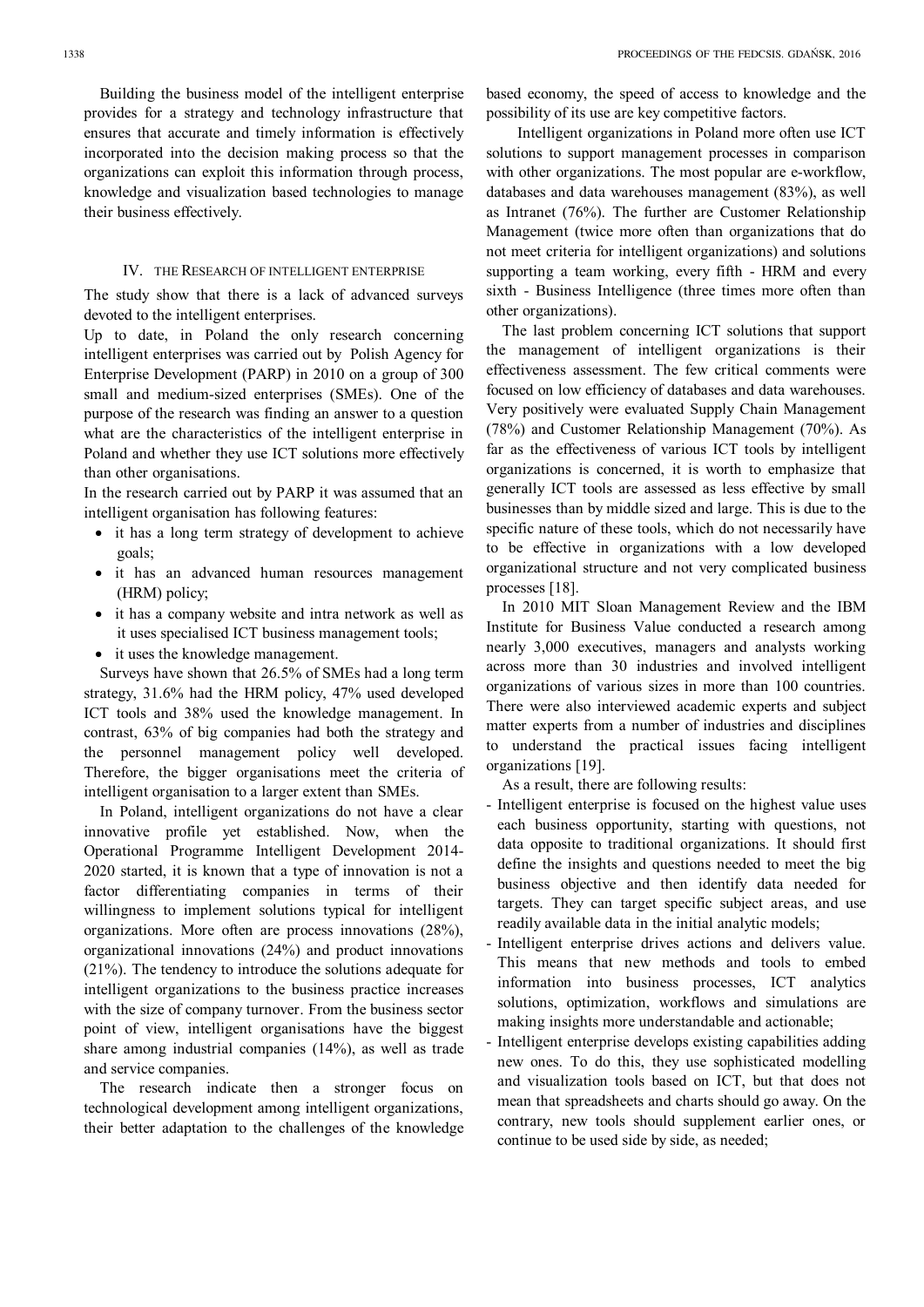- Intelligent enterprise uses an information agenda to do plan for the future. Big data is getting bigger. Information is coming from interconnected supply chains today. Strategic information arrives through unstructured digital channels: social media, smart phone applications and an ever-increasing stream of emerging Internet-based gadgets. The information agenda identifies foundational information practices and tools while aligning IT and business goals through enterprise information plans and financially justified deployment road maps. This agenda helps establish necessary links between those who drive the priorities of the organization by line of business and set the strategy, and those who manage data and information. A comprehensive agenda also enables managers to keep pace with changing business goals. It provides a vision and high-level road map for information that aligns business needs to growth. [3]

Summing up, intelligent enterprises are combining the new systems and tools based on ICT with expertise in business process management. They are able to extract the precise information they need – highly relevant and contextualized – and predict the most likely outcomes of key decisions and events. They are able to shape their own futures.

# V.ICT DRIVERS EMPOWERING THE INTELLIGENT **ENTERPRISE**

The results of theoretical study and the research conducted by PARP and MIT Sloan Management Review and the IBM Institute for Business Value became the background to develop a scientific discussion about the intelligent enterprise and the role of ICT in this organization. Taking into account the wide spectrum of ICT solutions used in the intelligent enterprise management, there are some areas to analyse.

## *5.1 Mobile workforce integration*

The access to professional knowledge is critical in the intelligent enterprises and mobile connections to operating systems, applications, platforms are important, especially in the fast – paced business environment. Mobile technologies drive technical innovation to improve networks, ensure employees remain fully integrated with their company and clients wherever they are. Thus, in the intelligent organization its coherency is determined by the intelligence of its network that becomes the organization with wireless tentacles spreading from it to embrace location-aware services.

## *5.2Smart virtual workplace*

As the approaches to virtualization of IT infrastructure, networks and storage devices continue to mature, infrastructures become software-driven. Smart virtual

workplace provides end to end desktop virtualization allowing employees to access applications, data safely over any network from the device of any choice. New trends show that business will increasingly turn to hybrid cloud solutions to enable scalable business processes. Hybrid clouds can quickly scale to a company's needs and services can be paid for as needed. They combine the best of two worlds, offering true benefits to intelligent enterprises aiming to stay ahead in their markets.

## *5.3 E- Collaboration*

E-collaboration is the standard for business communication today, nearly eliminating the need to meet face to face. While knowledge sharing increases, formal and informal groups become e- collaborative communities to reach organizational goals. Intelligent enterprises continue to integrate these into their business processes and reinvent their customer engagement models.

In the intelligent enterprise ICT tools allow disparate teams to work together in real-time, enabling multiple individuals to interact as efficiently and effectively with coworkers, clients, and suppliers.

#### *5.4 Business flexibility*

The intelligent enterprise can be called as the designer of changes where the business flexibility is crucial. ICT solutions are very helpful in this case. They must now be highly flexible and resilient in order to seamlessly communicate and interoperate with disparate technologies and systems. The IaaS model becomes very useful. It makes it easier the internetworking and deploying servers and endpoints from multiple sources.

### *5.5Scalability and customization*

Intelligent enterprises align their IT infrastructure capabilities with business requirements. Modularity of systems, applications allow companies to have only what is needed at present, trimming up-front costs and leaving open the possibility of expanding or incorporating new technologies in the future. With the increase of consolidation, intensive virtualization, the traditional data center will transform to the 'hyperscale' data center. It requires a fundamentally different approach than that taken with typical enterprise IT systems. Rather than building 'monolithic' platforms, distributed architecture design is implemented around distributed processing frameworks. That requires software and ICT tools that automate node deployment, recover from failure (rerouting of workloads), and other management and monitoring tools.

## *5.6Business continuity*

It is obvious that intelligent companies need to have 24 hours a day access to their data. Data digitalization and rapidity of their processing require more accurate, reliable